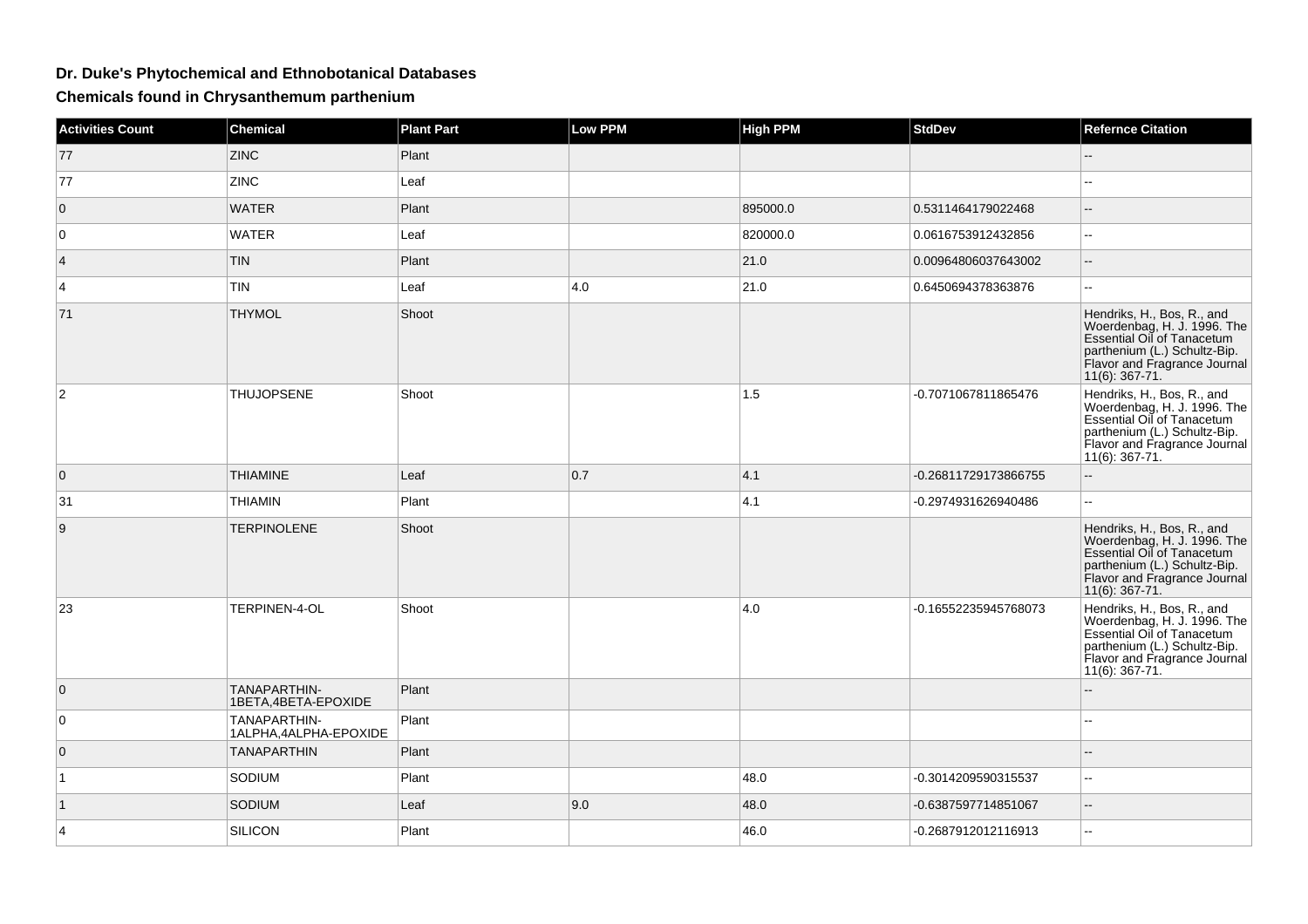| <b>Activities Count</b> | <b>Chemical</b>    | <b>Plant Part</b> | <b>Low PPM</b> | <b>High PPM</b> | <b>StdDev</b>         | <b>Refernce Citation</b>                                                                                                                                                     |
|-------------------------|--------------------|-------------------|----------------|-----------------|-----------------------|------------------------------------------------------------------------------------------------------------------------------------------------------------------------------|
| $\overline{4}$          | SILICON            | Leaf              | 0.8            | 4.6             | -0.3995099669647397   | $\overline{\phantom{a}}$                                                                                                                                                     |
| 60                      | SELENIUM           | Leaf              | 0.3            | 1.7             | -0.251928089645715    | $\overline{a}$                                                                                                                                                               |
| 60                      | SELENIUM           | Plant             |                |                 |                       |                                                                                                                                                                              |
| 5                       | <b>SANTAMARIN</b>  | Flower            |                |                 |                       | --                                                                                                                                                                           |
| 5                       | <b>SANTAMARIN</b>  | Leaf              |                |                 |                       |                                                                                                                                                                              |
| 0                       | SABINENE-HYDRATE   | Shoot             |                | 1.5             |                       | Hendriks, H., Bos, R., and<br>Woerdenbag, H. J. 1996. The<br>Essential Oil of Tanacetum<br>parthenium (L.) Schultz-Bip.<br>Flavor and Fragrance Journal<br>$11(6)$ : 367-71. |
| 5                       | <b>SABINENE</b>    | Shoot             |                | 5.0             | -0.29059831881924897  | Hendriks, H., Bos, R., and<br>Woerdenbag, H. J. 1996. The<br>Essential Oil of Tanacetum<br>parthenium (L.) Schultz-Bip.<br>Flavor and Fragrance Journal<br>$11(6)$ : 367-71. |
| 15                      | <b>RIBOFLAVIN</b>  | Leaf              | 0.5            | 2.5             | -0.16614280918315402  | L.                                                                                                                                                                           |
| 15                      | <b>RIBOFLAVIN</b>  | Plant             |                | 2.5             | -0.6210248948087893   | --                                                                                                                                                                           |
| $\vert$ 1               | <b>REYNOSIN</b>    | Plant             |                |                 |                       | ۵.                                                                                                                                                                           |
| $\overline{0}$          | <b>PROTEIN</b>     | Leaf              | 48060.0        | 267000.0        | 0.550223924536316     |                                                                                                                                                                              |
| $\mathbf 0$             | <b>PROTEIN</b>     | Seed              |                | 222000.0        | -0.10493212955134139  | Ξ.                                                                                                                                                                           |
| $\overline{0}$          | <b>PROTEIN</b>     | Plant             |                | 267000.0        | 0.7665154169276235    | $\overline{\phantom{a}}$                                                                                                                                                     |
| 14                      | <b>POTASSIUM</b>   | Leaf              | 4050.0         | 22500.0         | -0.34637690026129236  | $\overline{\phantom{a}}$                                                                                                                                                     |
| 14                      | POTASSIUM          | Plant             |                | 22500.0         | 0.04901058337072094   | --                                                                                                                                                                           |
| $\mathbf{1}$            | <b>PINOCARVONE</b> | Shoot             |                | 2.0             | -0.6307569440575539   | Hendriks, H., Bos, R., and<br>Woerdenbag, H. J. 1996. The<br>Essential Oil of Tanacetum<br>parthenium (L.) Schultz-Bip.<br>Flavor and Fragrance Journal<br>11(6): 367-71.    |
| $\vert$ 4               | <b>PHOSPHORUS</b>  | Leaf              | 902.0          | 5010.0          | 0.0070918616587032435 | $\overline{a}$                                                                                                                                                               |
| $\overline{4}$          | <b>PHOSPHORUS</b>  | Plant             |                | 5010.0          | 0.683008160317236     | --                                                                                                                                                                           |
| $\overline{0}$          | <b>PARTHOLIDE</b>  | Plant             |                |                 |                       | $-$                                                                                                                                                                          |
| 27                      | PARTHENOLIDE       | Flower            |                |                 |                       |                                                                                                                                                                              |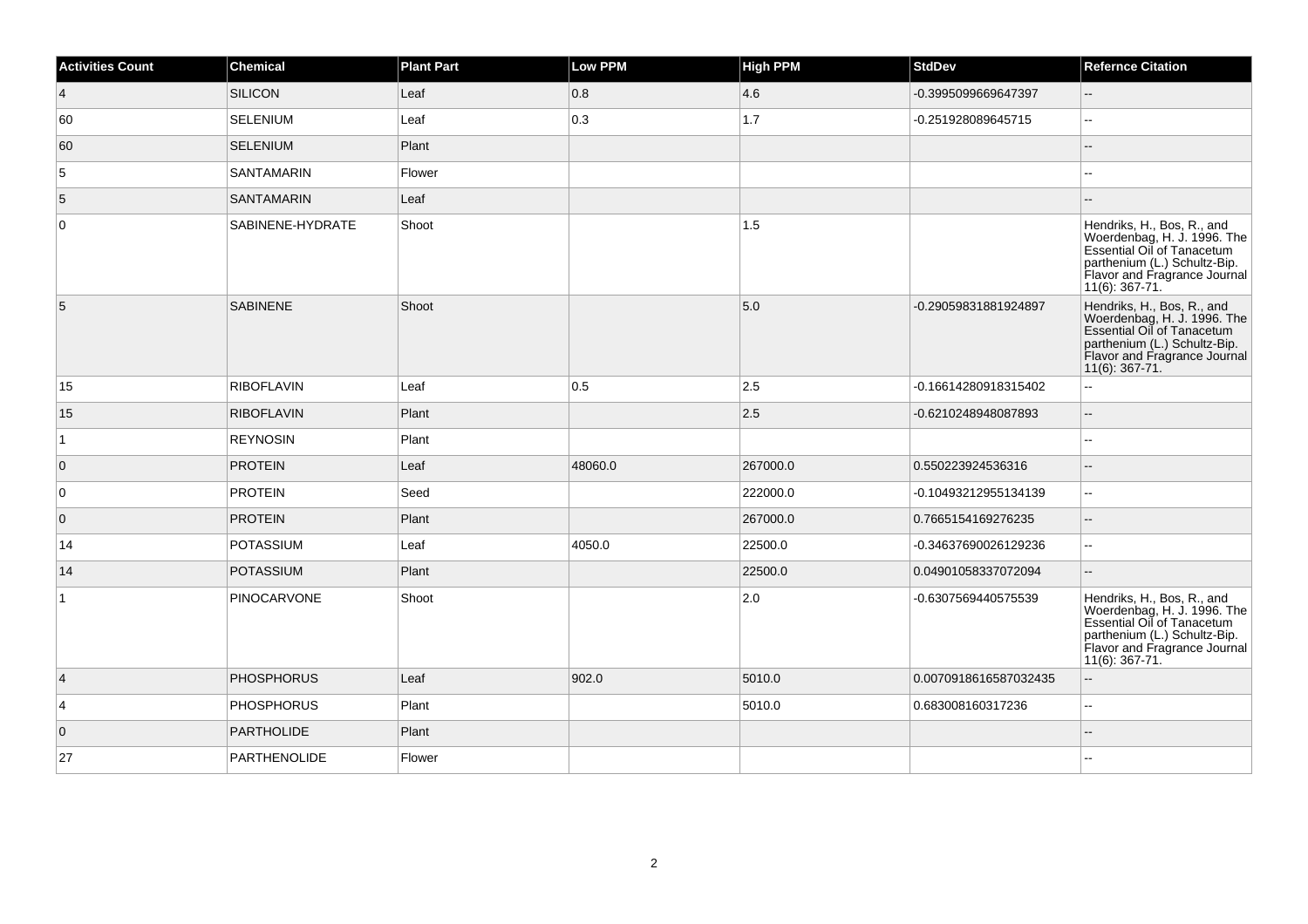| <b>Activities Count</b> | <b>Chemical</b>            | <b>Plant Part</b>    | Low PPM | <b>High PPM</b> | <b>StdDev</b>        | <b>Refernce Citation</b>                                                                                                                                                     |
|-------------------------|----------------------------|----------------------|---------|-----------------|----------------------|------------------------------------------------------------------------------------------------------------------------------------------------------------------------------|
| $\overline{0}$          | P-METHYLBENZALDEHYDE Shoot |                      |         |                 |                      | Hendriks, H., Bos, R., and<br>Woerdenbag, H. J. 1996. The<br>Essential Oil of Tanacetum<br>parthenium (L.) Schultz-Bip.<br>Flavor and Fragrance Journal<br>11(6): 367-71.    |
| $\overline{0}$          | P-ETHYLBENZALDEHYDE        | Shoot                |         |                 |                      | Hendriks, H., Bos, R., and<br>Woerdenbag, H. J. 1996. The<br>Essential Oil of Tanacetum<br>parthenium (L.) Schultz-Bip.<br>Flavor and Fragrance Journal<br>11(6): 367-71.    |
| $\overline{0}$          | P-CYMENENE                 | Shoot                |         |                 |                      | Hendriks, H., Bos, R., and<br>Woerdenbag, H. J. 1996. The<br>Essential Oil of Tanacetum<br>parthenium (L.) Schultz-Bip.<br>Flavor and Fragrance Journal<br>$11(6)$ : 367-71. |
| 16                      | P-CYMENE                   | Shoot                |         | 9.0             | -0.49426810257944204 | Hendriks, H., Bos, R., and<br>Woerdenbag, H. J. 1996. The<br>Essential Oil of Tanacetum<br>parthenium (L.) Schultz-Bip.<br>Flavor and Fragrance Journal<br>11(6): 367-71.    |
| 39                      | <b>NIACIN</b>              | Leaf                 | 69.0    | 385.0           | 3.4970225601256777   | $\overline{\phantom{a}}$                                                                                                                                                     |
| 39                      | <b>NIACIN</b>              | Plant                |         |                 |                      | ä.                                                                                                                                                                           |
| $\overline{0}$          | <b>MANGOLIOLIDE</b>        | Plant                |         |                 |                      |                                                                                                                                                                              |
| 14                      | MANGANESE                  | Plant                |         | 81.0            | -0.11436285896481094 | $\sim$                                                                                                                                                                       |
| 14                      | <b>MANGANESE</b>           | Leaf                 | 1.5     | 8.1             | -0.4464199708972928  | $\overline{a}$                                                                                                                                                               |
| 65                      | <b>MAGNESIUM</b>           | Plant                |         | 2400.0          | -0.5172740870337147  | $\overline{\phantom{a}}$                                                                                                                                                     |
| 65                      | <b>MAGNESIUM</b>           | Leaf                 | 432.0   | 2400.0          | -0.6663684293483372  | $\overline{a}$                                                                                                                                                               |
| $\overline{0}$          | LINALYL-PROPIONATE         | Shoot                |         |                 |                      | Hendriks, H., Bos, R., and<br>Woerdenbag, H. J. 1996. The<br>Essential Oil of Tanacetum<br>parthenium (L.) Schultz-Bip.<br>Flavor and Fragrance Journal<br>11(6): 367-71.    |
| 60                      | <b>LIMONENE</b>            | Shoot                |         |                 |                      | Hendriks, H., Bos, R., and<br>Woerdenbag, H. J. 1996. The<br>Essential Oil of Tanacetum<br>parthenium (L.) Schultz-Bip.<br>Flavor and Fragrance Journal<br>11(6): 367-71.    |
| $\overline{0}$          | <b>L-CAMPHOR</b>           | <b>Essential Oil</b> |         |                 |                      |                                                                                                                                                                              |
| $\overline{0}$          | L-BORNEOL                  | Plant                |         |                 |                      |                                                                                                                                                                              |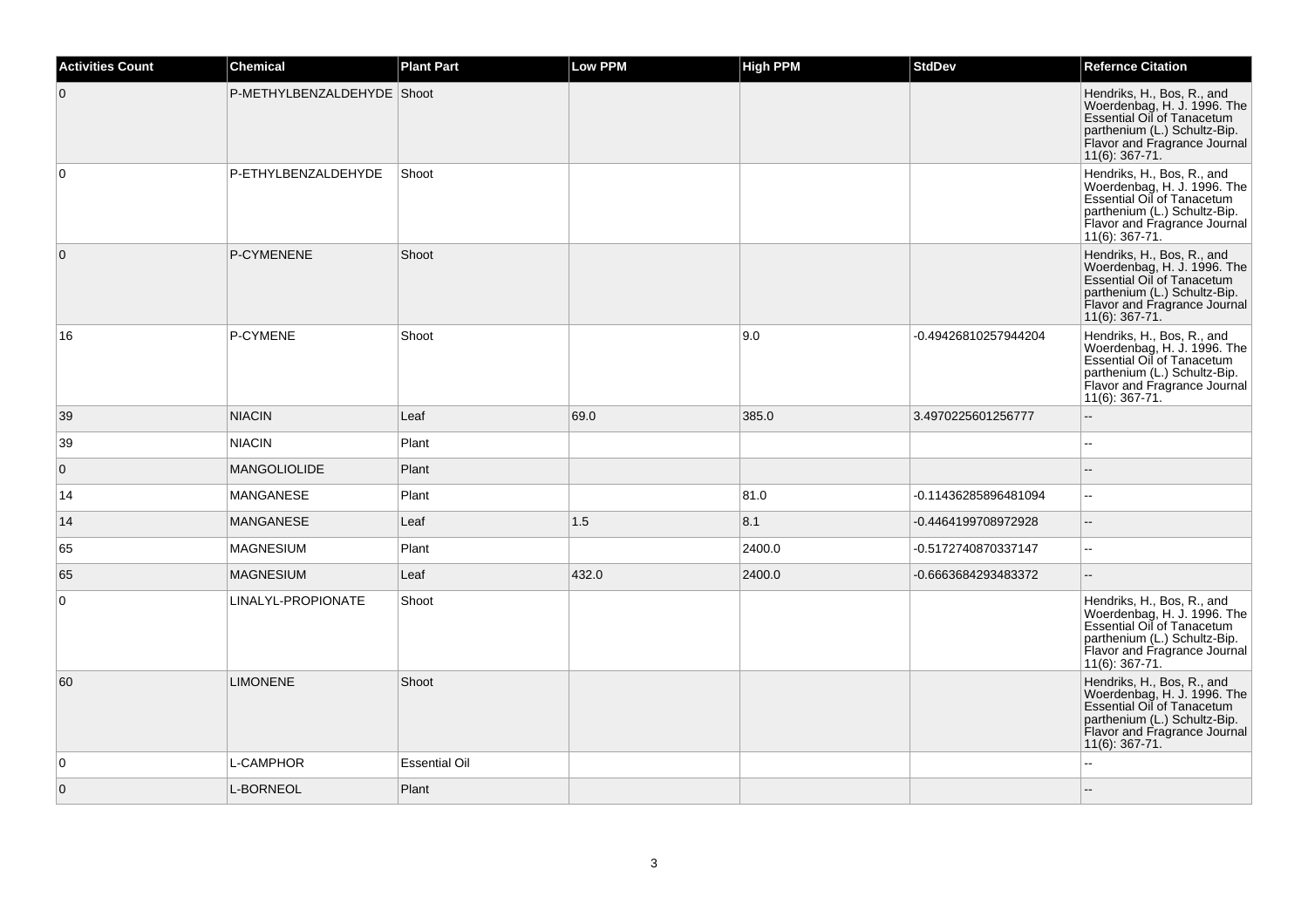| <b>Activities Count</b> | <b>Chemical</b>        | <b>Plant Part</b> | <b>Low PPM</b> | <b>High PPM</b> | <b>StdDev</b>        | <b>Refernce Citation</b>                                                                                                                                                     |
|-------------------------|------------------------|-------------------|----------------|-----------------|----------------------|------------------------------------------------------------------------------------------------------------------------------------------------------------------------------|
| $\overline{0}$          | <b>KILOCALORIES</b>    | Plant             |                | 2860.0          | -0.40616652820501614 | ă.                                                                                                                                                                           |
| 6                       | <b>IRON</b>            | Plant             |                |                 |                      | --                                                                                                                                                                           |
| 6                       | <b>IRON</b>            | Leaf              |                |                 |                      | шш.                                                                                                                                                                          |
| $\overline{2}$          | GERMACRENE-D           | Shoot             |                | 45.0            | -0.3452637958418838  | Hendriks, H., Bos, R., and<br>Woerdenbag, H. J. 1996. The<br>Essential Oil of Tanacetum<br>parthenium (L.) Schultz-Bip.<br>Flavor and Fragrance Journal<br>11(6): 367-71.    |
| 11                      | <b>GAMMA-TERPINENE</b> | Shoot             |                | 28.0            | -0.3749884139681809  | Hendriks, H., Bos, R., and<br>Woerdenbag, H. J. 1996. The<br>Essential Oil of Tanacetum<br>parthenium (L.) Schultz-Bip.<br>Flavor and Fragrance Journal<br>$11(6)$ : 367-71. |
| $\overline{0}$          | FIBER(DIETARY)         | Leaf              |                | 390000.0        | 0.1864056874270924   | ш,                                                                                                                                                                           |
| 0                       | FIBER(CRUDE)           | Leaf              |                | 143000.0        | 0.4073212431936249   | шш.                                                                                                                                                                          |
| 15                      | <b>FIBER</b>           | Plant             |                | 143000.0        | -0.5900378792839802  | --                                                                                                                                                                           |
| $\overline{0}$          | <b>FAT</b>             | Seed              |                | 312000.0        | 0.24552423015523567  | Щ,                                                                                                                                                                           |
| $\overline{0}$          | <b>FAT</b>             | Plant             |                | 48000.0         | -0.05468700183087534 | $-$                                                                                                                                                                          |
| 0                       | FAT                    | Leaf              | 8640.0         | 48000.0         | -0.16862267810970435 | $\overline{\phantom{a}}$                                                                                                                                                     |
| $\overline{0}$          | EO                     | Shoot             |                | 1500.0          | -0.8141965329475307  | Hendriks, H., Bos, R., and<br>Woerdenbag, H. J. 1996. The<br>Essential Oil of Tanacetum<br>parthenium (L.) Schultz-Bip.<br>Flavor and Fragrance Journal<br>11(6): 367-71.    |
| 0                       | EO.                    | Plant             | 200.0          | 700.0           | -0.686929830421695   | Щ,                                                                                                                                                                           |
| 9                       | <b>DELTA-CADINENE</b>  | Shoot             |                |                 |                      | Hendriks, H., Bos, R., and<br>Woerdenbag, H. J. 1996. The<br>Essential Oil of Tanacetum<br>parthenium (L.) Schultz-Bip.<br>Flavor and Fragrance Journal<br>11(6): 367-71.    |
| 0                       | <b>CURCUMENE</b>       | Shoot             |                |                 |                      | Hendriks, H., Bos, R., and<br>Woerdenbag, H. J. 1996. The<br>Essential Oil of Tanacetum<br>parthenium (L.) Schultz-Bip.<br>Flavor and Fragrance Journal<br>11(6): 367-71.    |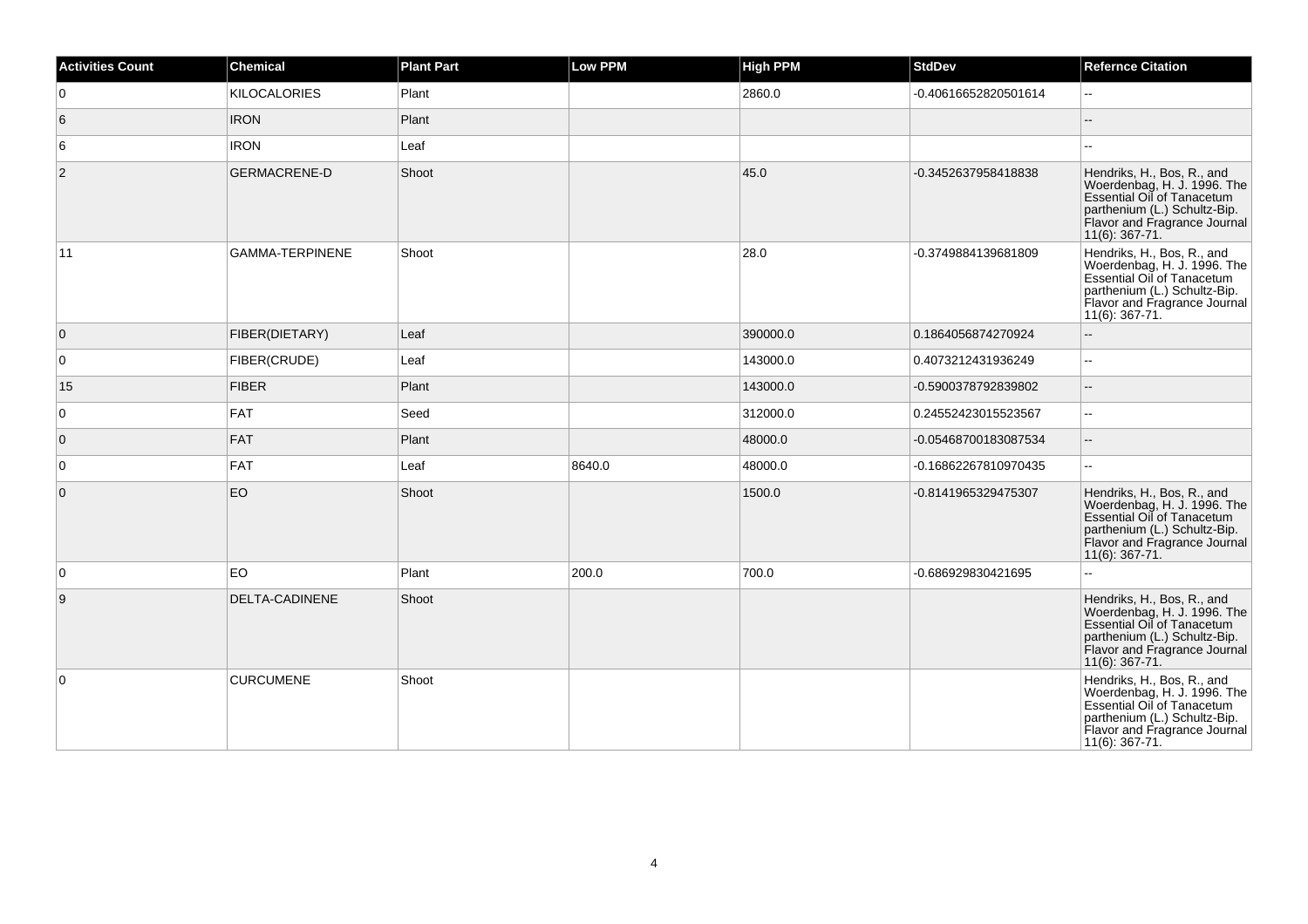| <b>Activities Count</b> | <b>Chemical</b>                      | <b>Plant Part</b> | <b>Low PPM</b> | <b>High PPM</b> | <b>StdDev</b>        | <b>Refernce Citation</b>                                                                                                                                                            |
|-------------------------|--------------------------------------|-------------------|----------------|-----------------|----------------------|-------------------------------------------------------------------------------------------------------------------------------------------------------------------------------------|
| 10                      | <b>CUMINALDEHYDE</b>                 | Shoot             |                | 0.0             | -0.32576507180696485 | Hendriks, H., Bos, R., and<br>Woerdenbag, H. J. 1996. The<br>Essential Oil of Tanacetum<br>parthenium (L.) Schultz-Bip.<br>Flavor and Fragrance Journal<br>$11(6)$ : 367-71.        |
| $\vert 4 \vert$         | <b>COSMOSIIN</b>                     | Flower            |                |                 |                      | $\sim$                                                                                                                                                                              |
| $\vert$ 2               | <b>COBALT</b>                        | Plant             |                |                 |                      |                                                                                                                                                                                     |
| $\overline{c}$          | <b>COBALT</b>                        | Leaf              |                |                 |                      |                                                                                                                                                                                     |
| $\overline{0}$          | <b>CHRYSARTEN-B</b>                  | Plant             |                |                 |                      |                                                                                                                                                                                     |
| 0                       | CHRYSARTEN-A                         | Plant             |                |                 |                      |                                                                                                                                                                                     |
| $\overline{0}$          | CHRYSANTHENYL-<br><b>PROPIONATE</b>  | Shoot             |                |                 |                      | Hendriks, H., Bos, R., and<br>Woerdenbag, H. J. 1996. The<br><b>Essential Oil of Tanacetum</b><br>parthenium (L.) Schultz-Bip.<br>Flavor and Fragrance Journal<br>$11(6)$ : 367-71. |
| $\overline{0}$          | CHRYSANTHENYL-<br><b>ISOVALERATE</b> | Shoot             |                |                 |                      | Hendriks, H., Bos, R., and<br>Woerdenbag, H. J. 1996. The<br>Essential Oil of Tanacetum<br>parthenium (L.) Schultz-Bip.<br>Flavor and Fragrance Journal<br>11(6): 367-71.           |
| $\overline{0}$          | CHRYSANTHENYL-<br>ANGELATE           | Shoot             |                |                 |                      | Hendriks, H., Bos, R., and<br>Woerdenbag, H. J. 1996. The<br>Essential Oil of Tanacetum<br>parthenium (L.) Schultz-Bip.<br>Flavor and Fragrance Journal<br>11(6): 367-71.           |
| $\vert$ 2               | CHRYSANTHENYL-<br><b>ACETATE</b>     | Shoot             |                | 360.0           |                      | Hendriks, H., Bos, R., and<br>Woerdenbag, H. J. 1996. The<br>Essential Oil of Tanacetum<br>parthenium (L.) Schultz-Bip.<br>Flavor and Fragrance Journal<br>$11(6)$ : 367-71.        |
| $\overline{0}$          | <b>CHRYSANTHENOL</b>                 | Shoot             |                | 21.0            | 1.0                  | Hendriks, H., Bos, R., and<br>Woerdenbag, H. J. 1996. The<br>Essential Oil of Tanacetum<br>parthenium (L.) Schultz-Bip.<br>Flavor and Fragrance Journal<br>11(6): 367-71.           |
| 0                       | <b>CHRYSANTHEMOMIN</b>               | Plant             |                |                 |                      | ۵.                                                                                                                                                                                  |
| $\overline{0}$          | <b>CHRYSANTHEMOLIDE</b>              | Plant             |                |                 |                      | $-$                                                                                                                                                                                 |
| 24                      | <b>CHROMIUM</b>                      | Leaf              | 0.3            | 1.7             | -0.5014979759508905  | $\sim$                                                                                                                                                                              |
| 24                      | <b>CHROMIUM</b>                      | Plant             |                | 17.0            | 0.7215583160252136   | $\overline{a}$                                                                                                                                                                      |
|                         |                                      |                   |                |                 |                      |                                                                                                                                                                                     |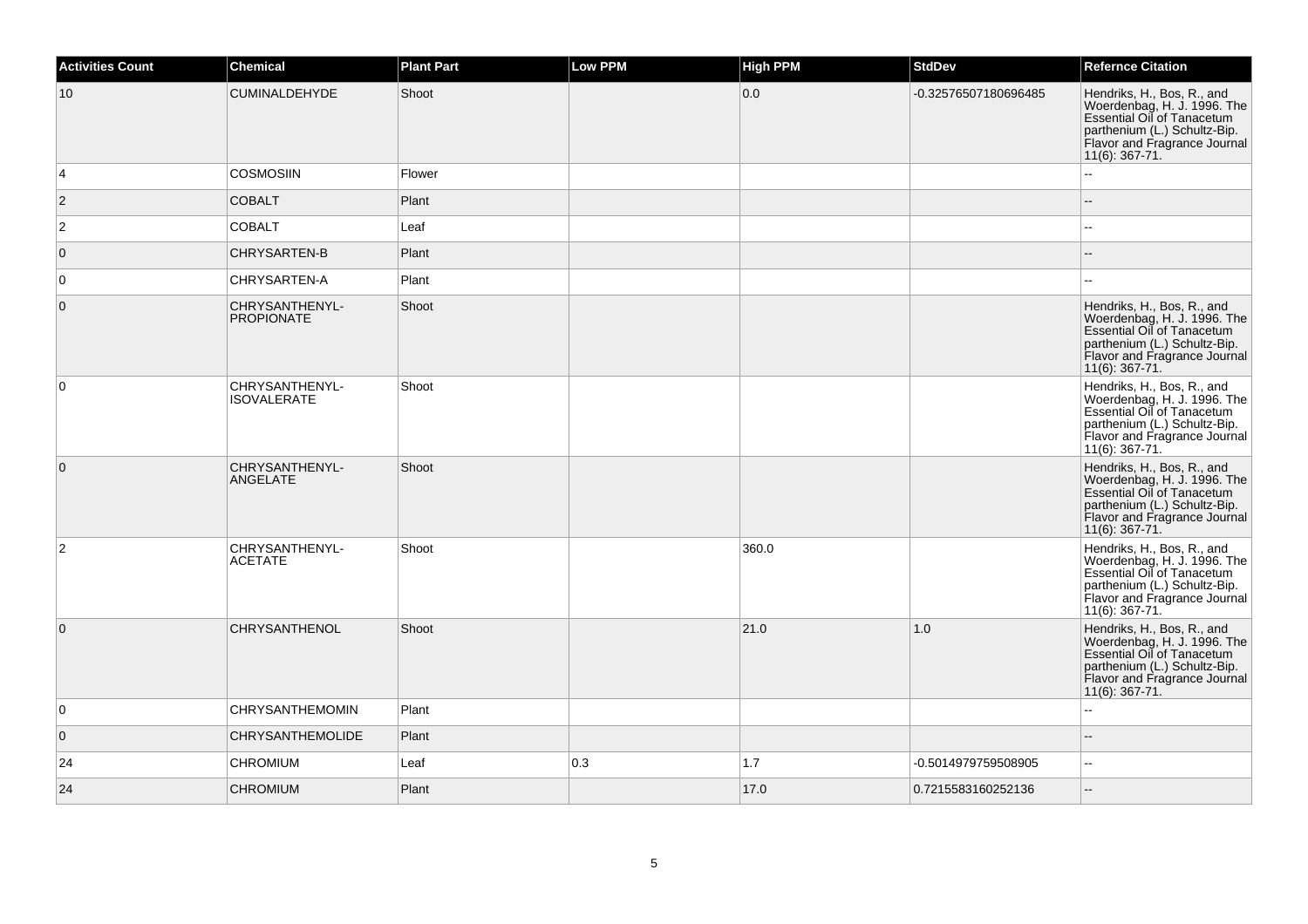| <b>Activities Count</b> | <b>Chemical</b>                  | <b>Plant Part</b> | <b>Low PPM</b> | <b>High PPM</b> | <b>StdDev</b>        | <b>Refernce Citation</b>                                                                                                                                                         |
|-------------------------|----------------------------------|-------------------|----------------|-----------------|----------------------|----------------------------------------------------------------------------------------------------------------------------------------------------------------------------------|
| 6                       | CARYOPHYLLENE-<br><b>EPOXIDE</b> | Shoot             |                | 31.0            | 1.6391694335729892   | Hendriks, H., Bos, R., and<br>Woerdenbag, H. J. 1996. The<br><b>Essential Oil of Tanacetum</b><br>parthenium (L.) Schultz-Bip.<br>Flavor and Fragrance Journal<br>11(6): 367-71. |
| 37                      | <b>CARVACROL</b>                 | Shoot             |                |                 |                      | Hendriks, H., Bos, R., and<br>Woerdenbag, H. J. 1996. The<br>Essential Oil of Tanacetum<br>parthenium (L.) Schultz-Bip.<br>Flavor and Fragrance Journal<br>$11(6)$ : 367-71.     |
| $\overline{0}$          | <b>CARBOHYDRATES</b>             | Leaf              | 92520.0        | 514000.0        | -0.7781607360165105  |                                                                                                                                                                                  |
| $\overline{0}$          | <b>CARBOHYDRATES</b>             | Plant             |                | 514000.0        | -1.0198824234248682  | Ξ.                                                                                                                                                                               |
| 41                      | <b>CAMPHOR</b>                   | Shoot             |                | 640.0           | -0.13323257181495227 | Hendriks, H., Bos, R., and<br>Woerdenbag, H. J. 1996. The<br>Essential Oil of Tanacetum<br>parthenium (L.) Schultz-Bip.<br>Flavor and Fragrance Journal<br>$11(6)$ : 367-71.     |
| 9                       | <b>CAMPHENE</b>                  | Shoot             |                | 95.0            | -0.1255113105525119  | Hendriks, H., Bos, R., and<br>Woerdenbag, H. J. 1996. The<br>Essential Oil of Tanacetum<br>parthenium (L.) Schultz-Bip.<br>Flavor and Fragrance Journal<br>$11(6)$ : 367-71.     |
| 28                      | <b>CALCIUM</b>                   | Leaf              | 1046.0         | 5810.0          | -0.8627855213639186  |                                                                                                                                                                                  |
| 28                      | <b>CALCIUM</b>                   | Plant             |                | 5810.0          | -0.8321353407836742  |                                                                                                                                                                                  |
| 12                      | <b>BORNYL-ACETATE</b>            | Shoot             |                | 28.0            | -0.36126712188937815 | Hendriks, H., Bos, R., and<br>Woerdenbag, H. J. 1996. The<br>Essential Oil of Tanacetum<br>parthenium (L.) Schultz-Bip.<br>Flavor and Fragrance Journal<br>11(6): 367-71.        |
| 35                      | <b>BORNEOL</b>                   | Shoot             |                | 9.0             | -0.3900888401961888  | Hendriks, H., Bos, R., and<br>Woerdenbag, H. J. 1996. The<br>Essential Oil of Tanacetum<br>parthenium (L.) Schultz-Bip.<br>Flavor and Fragrance Journal<br>11(6): 367-71.        |
| 13                      | <b>BETA-PINENE</b>               | Shoot             |                | 4.0             | -0.12082019397820601 | Hendriks, H., Bos, R., and<br>Woerdenbag, H. J. 1996. The<br>Essential Oil of Tanacetum<br>parthenium (L.) Schultz-Bip.<br>Flavor and Fragrance Journal<br>$11(6)$ : 367-71.     |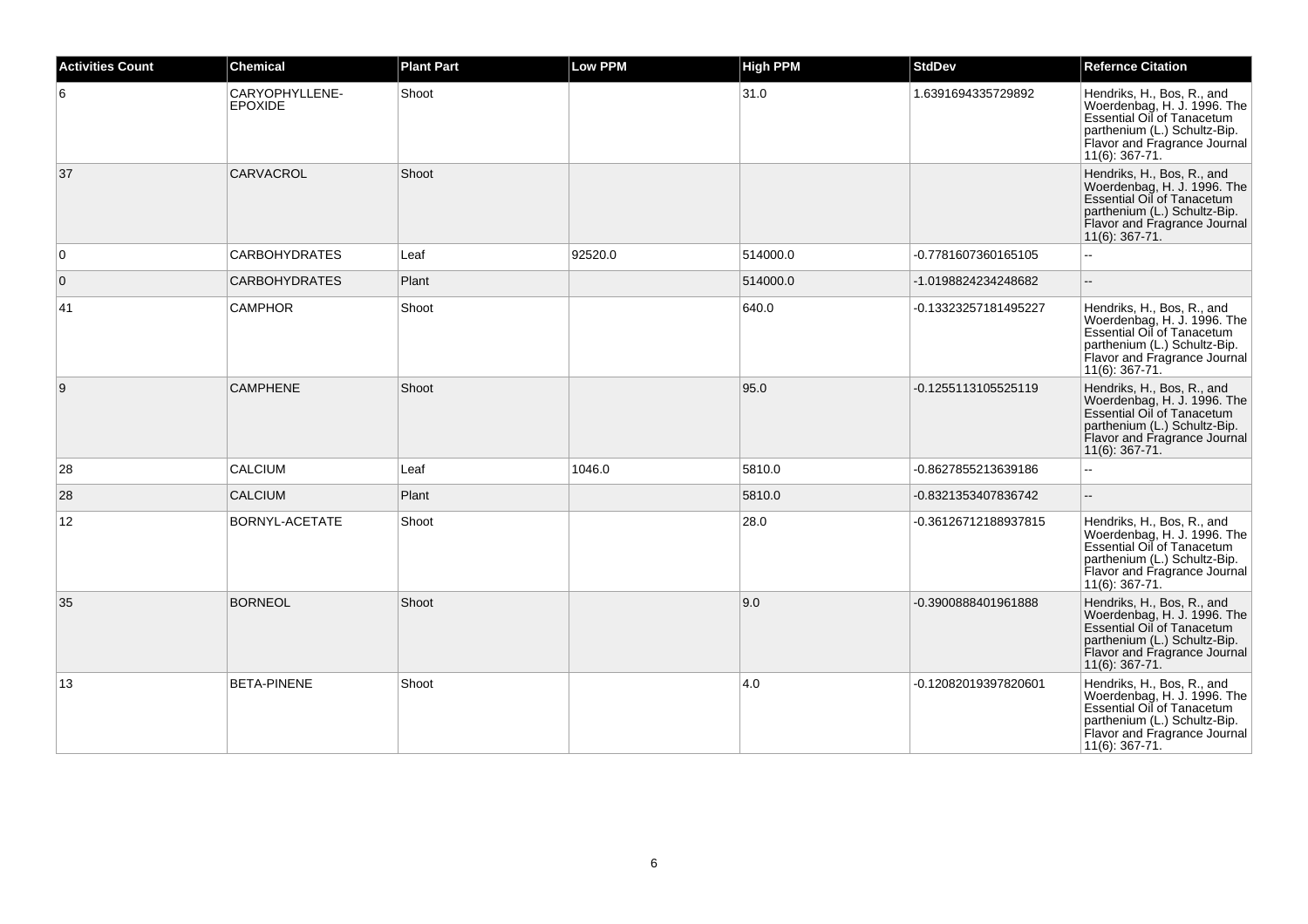| <b>Activities Count</b> | <b>Chemical</b>           | <b>Plant Part</b> | <b>Low PPM</b> | <b>High PPM</b> | <b>StdDev</b>        | <b>Refernce Citation</b>                                                                                                                                                     |
|-------------------------|---------------------------|-------------------|----------------|-----------------|----------------------|------------------------------------------------------------------------------------------------------------------------------------------------------------------------------|
| $\overline{0}$          | BETA-FARNESENE            | Shoot             |                | 38.0            | -0.24708098720222307 | Hendriks, H., Bos, R., and<br>Woerdenbag, H. J. 1996. The<br>Essential Oil of Tanacetum<br>parthenium (L.) Schultz-Bip.<br>Flavor and Fragrance Journal<br>11(6): 367-71.    |
| $\overline{0}$          | <b>BETA-CARYOPHYLLENE</b> | Shoot             |                | 8.0             | -0.39375252938120847 | Hendriks, H., Bos, R., and<br>Woerdenbag, H. J. 1996. The<br>Essential Oil of Tanacetum<br>parthenium (L.) Schultz-Bip.<br>Flavor and Fragrance Journal<br>11(6): 367-71.    |
| 53                      | <b>BETA-CAROTENE</b>      | Leaf              | 2.5            | 14.0            | -1.0769698969992798  | L.                                                                                                                                                                           |
| 53                      | <b>BETA-CAROTENE</b>      | Plant             |                | 14.0            | -0.6513567486971203  | $\sim$                                                                                                                                                                       |
| $\overline{2}$          | BENZYL-PROPIONATE         | Shoot             |                |                 |                      | Hendriks, H., Bos, R., and<br>Woerdenbag, H. J. 1996. The<br>Essential Oil of Tanacetum<br>parthenium (L.) Schultz-Bip.<br>Flavor and Fragrance Journal<br>11(6): 367-71.    |
|                         | BENZYL-ISOVALERATE        | Shoot             |                |                 |                      | Hendriks, H., Bos, R., and<br>Woerdenbag, H. J. 1996. The<br>Essential Oil of Tanacetum<br>parthenium (L.) Schultz-Bip.<br>Flavor and Fragrance Journal<br>11(6): 367-71.    |
| $\vert$ 1               | BENZYL-ISOBUTYRATE        | Shoot             |                |                 |                      | Hendriks, H., Bos, R., and<br>Woerdenbag, H. J. 1996. The<br>Essential Oil of Tanacetum<br>parthenium (L.) Schultz-Bip.<br>Flavor and Fragrance Journal<br>11(6): 367-71.    |
| 24                      | BENZALDEHYDE              | Shoot             |                |                 |                      | Hendriks, H., Bos, R., and<br>Woerdenbag, H. J. 1996. The<br>Essential Oil of Tanacetum<br>parthenium (L.) Schultz-Bip.<br>Flavor and Fragrance Journal<br>$11(6)$ : 367-71. |
| $\overline{0}$          | <b>ASH</b>                | Leaf              | 3060.0         | 17000.0         | -1.7945017791514293  | $\sim$                                                                                                                                                                       |
| 0                       | <b>ASH</b>                | Plant             |                | 171000.0        | 0.9030718561913528   | $\sim$                                                                                                                                                                       |
| 112                     | ASCORBIC-ACID             | Plant             |                | 330.0           | -0.5162152379862993  | $\sim$                                                                                                                                                                       |
| 112                     | ASCORBIC-ACID             | Leaf              | 59.0           | 330.0           | -0.4133003020377577  | $\overline{a}$                                                                                                                                                               |
| $\overline{0}$          | APIGENIN-7-GLUCOSIDE      | Plant             |                |                 |                      | $\sim$                                                                                                                                                                       |
| 5                       | <b>ALUMINUM</b>           | Plant             |                | 6.0             | -0.7451443685154636  | ÷.                                                                                                                                                                           |
| 5                       | <b>ALUMINUM</b>           | Leaf              | 1.1            | 6.2             | -0.7739201621517691  |                                                                                                                                                                              |